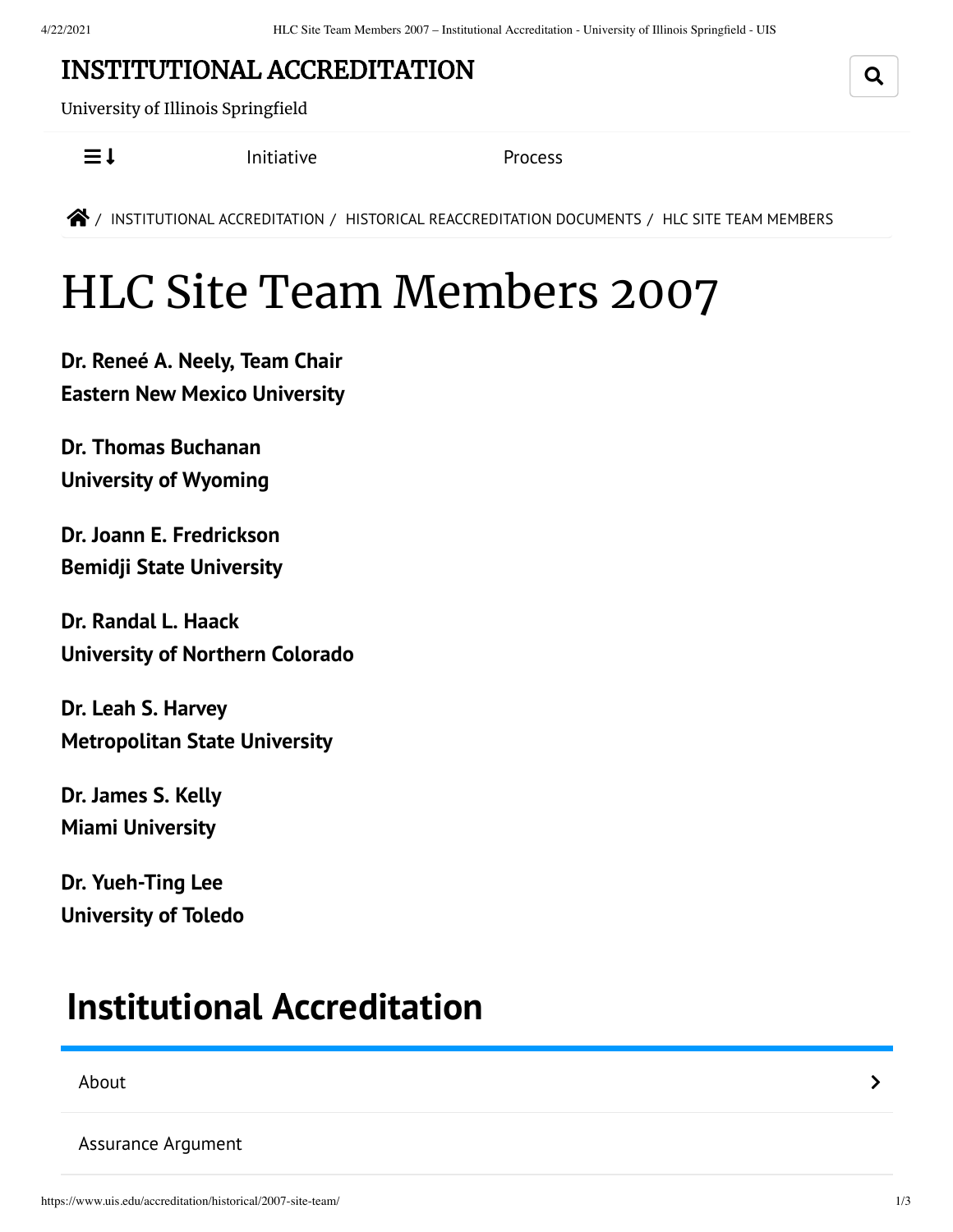### [Departmental/Program](https://www.uis.edu/accreditation/departmental-program-accreditation/) Accreditation

#### Quality [Initiative](https://www.uis.edu/accreditation/quality/)

[Contact](https://www.uis.edu/accreditation/contact/)

Site [Map](https://www.uis.edu/accreditation/sitemap/)

Get in touch:

 $(217)$  [206-7407](tel:(217)%20206-7407)

University of Illinois Springfield One University Plaza Springfield, Illinois 62703-5407 217-206-6600

[Accreditation](https://www.uis.edu/accreditation/) Consumer [Information](https://www.uis.edu/about/student-consumer-information/) **[Directions](https://www.uis.edu/about/visit/drivingdirections/)** [Emergency](https://www.uis.edu/emergencies/) Info [Employment](https://jobs.uis.edu/) Online Course [Complaints](https://forms.uofi.uis.edu/sec/6417829) Student [Grievances](https://www.uis.edu/academicaffairs/departmentofeducationcomplaintprocess/) [Title](https://www.uis.edu/titleix/) IX

About the [website](https://www.uis.edu/about/explore/website/)  $\vert$  Privacy [Statement](https://www.vpaa.uillinois.edu/resources/web_privacy) and Terms of Use © 2021 The Board of Trustees of the University of Illinois University of Illinois [Nondiscrimination](https://www.hr.uillinois.edu/cms/One.aspx?portalId=4292&pageId=5671) Statement [University](https://www.uillinois.edu/) of Illinois System | [Urbana-Champaign](https://illinois.edu/) | [Chicago](http://www.uic.edu/)

CookieSettings